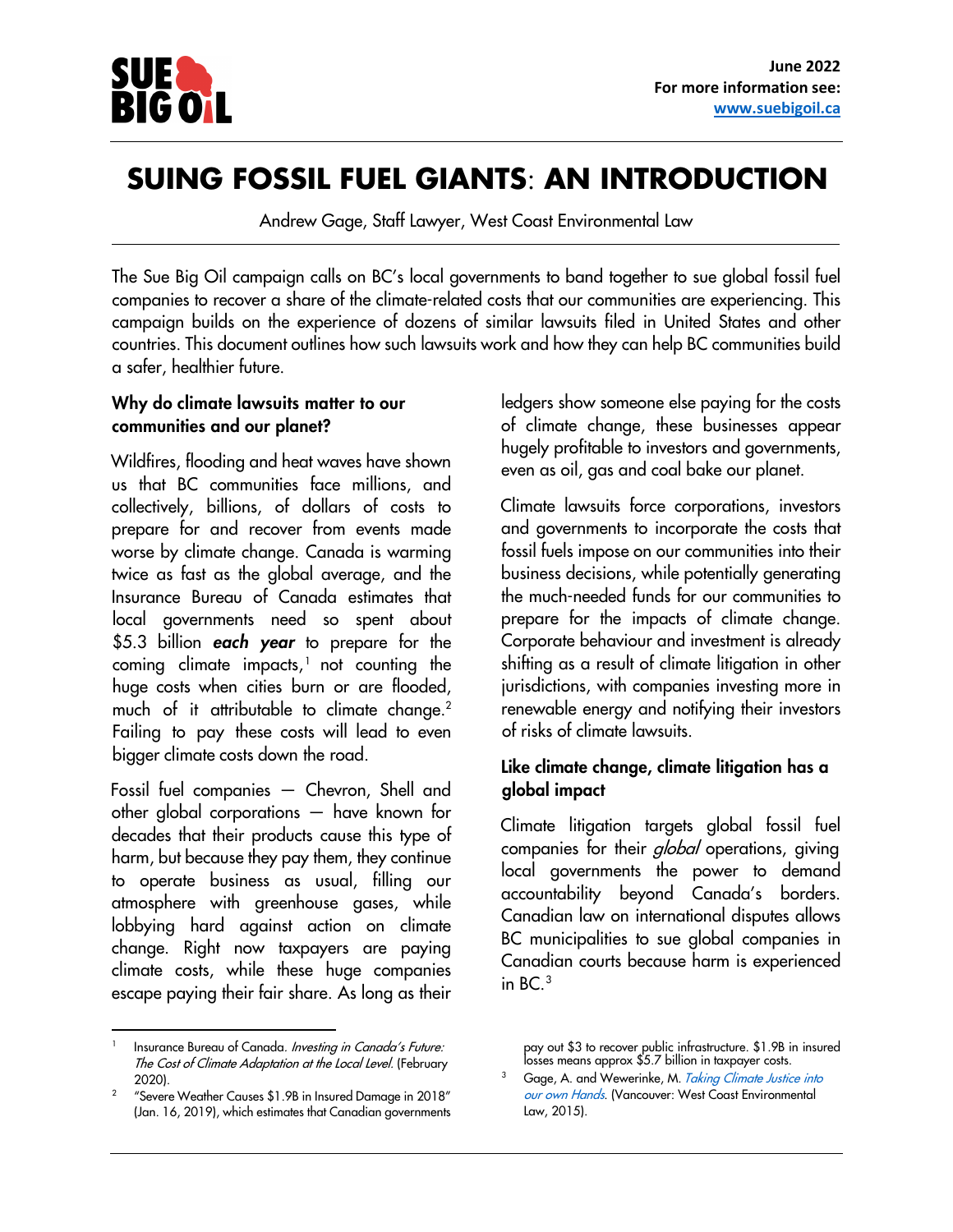# What might a class action lawsuit look like?

The specifics would be up to the local governments and their lawyers. However, based on our research, and with input from senior litigation specialists, the lawyers at West Coast Environmental Law have the following general recommendations:

| A class action                                                         | A class action would reduce the costs of multiple lawsuits by allowing plaintiffs<br>to work together to settle key questions of fossil fuel company responsibility for<br>climate change. BC's class action rules protect parties from having to pay the<br>other side's legal fees if they lose.                                                                                   |
|------------------------------------------------------------------------|--------------------------------------------------------------------------------------------------------------------------------------------------------------------------------------------------------------------------------------------------------------------------------------------------------------------------------------------------------------------------------------|
| <b>Brought by local</b><br>governments for climate<br>adaptation costs | Legally, to protect their citizens, local governments must build infrastructure<br>now to withstand future climate patterns, based on the best available science.<br>A court is likely to accept the link between current costs and climate change,<br>giving the municipalities the right to sue to recover the costs.                                                              |
| In nuisance                                                            | Nuisance is unreasonable interference with property, including municipal<br>infrastructure (private nuisance) or with our common rights and interests in a<br>healthy global atmosphere (public nuisance).                                                                                                                                                                           |
| <b>Against fossil fuel</b><br>companies                                | Just five companies (Chevron, Exxon Mobil, Saudi Aramco, British Petroleum<br>and Shell) are responsible for approximately 14% of historic greenhouse gas<br>emissions. <sup>4</sup> A lawsuit could claim a contribution from each company based on<br>their respective percentage as well as the efforts of companies to mislead the<br>public and delay action on climate change. |

## Can we win?

In 2019 28 law professors from across Canada wrote an open letter to BC local governments encouraging them to sue fossil fuel companies. They wrote:

"Such a case would be novel in the same way that the first court cases demanding recognition of indigenous rights or gay marriage, or claiming compensation against tobacco or asbestos companies, were novel. … In our view, existing legal principles could form a solid basis for a lawsuit filed by a local government against fossil fuel companies for local climate costs."[5](#page-1-1)

In other countries lawsuits against fossil fuel giants for climate costs are proceeding. In the Netherlands, the environmental organization MillieuDefensie won its lawsuit against Shell, although the company is appealing. German courts are currently investigating a claim against the coal company RWE brought by a Peruvian farmer for climate costs suffered by his town. And twenty local governments, and three states, in the U.S. are suing fossil fuel companies.

Big Tobacco, Big Asbestos, and Big Pharma all learned that if you sell products that you know will cause massive harm, sooner or later you will be sued. We can win against Big Oil too!

<span id="page-1-0"></span><sup>4</sup> R. Heede. Tracing anthropogenic carbon dioxide and methane emissions to fossil fuel and cement producers, 1854-2010, Climatic

<span id="page-1-1"></span>Change [Vol. 122: 1-2, January 2014], pp. 229-241.<br><sup>5</sup> https://allard.ubc.ca/sites/default/files/2020-08/Climate-Litigation-LawProfsLetter\_final2.pdf.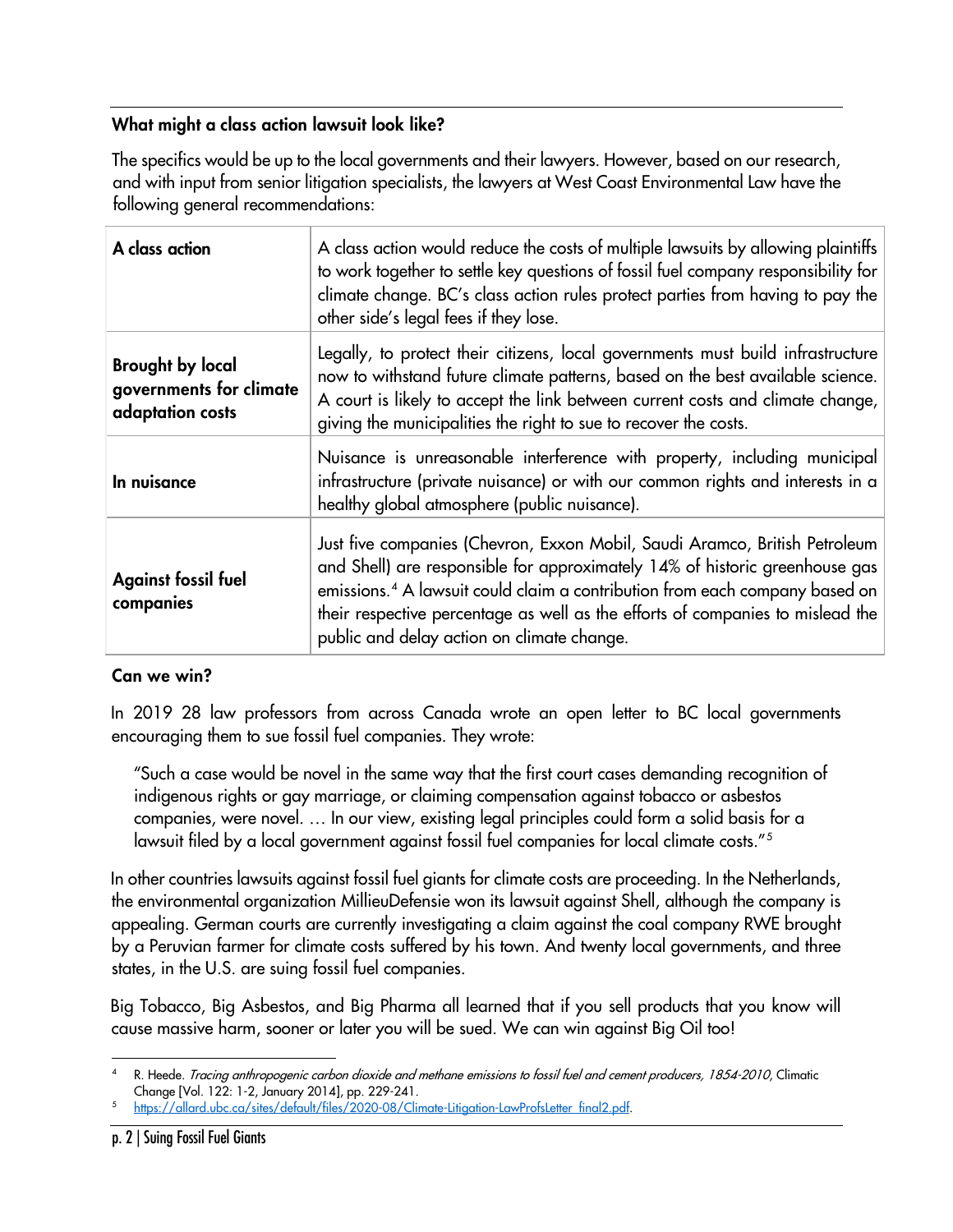#### How can we manage the costs of litigation?

It is natural to be concerned about the cost of a lawsuit, which will be significant costs. However, because local governments would work together to bring one class action, they would share the costs. There are several options for funding the lawsuit.

- Sue Big Oil calls on local governments to set aside \$1 per resident to help pay for litigation.
- Lawyers will likely be willing to work at a lower cost or partly on a "contingency basis" (only getting paid if they win).
- Private foundations, philanthropists or independent investors may be willing to contribute funds.
- Crowdfunding and other community fundraising can help raise funds.

The first stage of a class action lawsuit asks a judge to certify that the case should proceed as a class action. Successful certification confirms that the case has value, raising its profile and increasing options for funding (including encouraging settlements which could help fund litigation against the remaining companies).

Parties in class action lawsuits in BC are not generally required to pay the other side's legal costs if they lose (as in other types of lawsuits).

### Why sue fossil fuel companies?

There's no way around it: solving climate change means dealing with our fossil fuel dependency. Plentiful and deceptively cheap energy from fossil fuels has benefitted modern society, but we're now realizing that there were enormous deferred costs to our communities.

In a society relying on fossil fuels, we're all responsible for climate change. But right now taxpayers carry the entire burden of climate costs caused by fossil fuels, while fossil fuel producers continue to make a lot of money selling them. Asking companies to bear *some* of those costs is not about blaming the industry or denying individual responsibility – it's about acknowledging our shared responsibility.

Chevron, Exxon Mobil and other fossil fuel companies knew in the 1960s that their products would cause devastating climate impacts around the world. Still, they:

- funded and participated in misinformation campaigns designed to mislead the public (consumers) on climate science;
- failed to use the patents they held for solar, wind and low-emission vehicle technologies (among others) that could have offered consumers less-polluting choices;
- lobbied against laws and international agreements to fight climate change.<sup>[6](#page-2-0)</sup>

### Won't climate litigation take too long?

On average class action lawsuits in Canada take three to four years, but complex litigation against fossil fuel companies could take significantly longer. However, once a class action is filed it would have immediate impacts.

Companies are required by law to inform their investors of lawsuits that represent a risk to their investments. Chevron warned its shareholders<sup>[7](#page-2-0)</sup> before the first lawsuit was even filed against it,

<span id="page-2-0"></span><sup>6</sup> CIE[L.](https://www.ciel.org/reports/smoke-and-fumes/) [Smoke and Fumes: The Legal and Evidentiary](https://www.ciel.org/reports/smoke-and-fumes/) [Basis for](https://www.ciel.org/reports/smoke-and-fumes/)  [Holding Big Oil Accountable for the Climate](https://www.ciel.org/reports/smoke-and-fumes/) [Crisis](https://www.ciel.org/reports/smoke-and-fumes/) [\(N](https://www.ciel.org/reports/smoke-and-fumes/)ovember 2017), last accessed 10 April 2019.

<sup>&</sup>lt;sup>7</sup> ThinkProgres[s.](https://thinkprogress.org/chevron-admits-climate-lawsuits-threaten-profits-33937dd562fd/) ["Chevron is first oil](https://thinkprogress.org/chevron-admits-climate-lawsuits-threaten-profits-33937dd562fd/) major to wa[rn](https://thinkprogress.org/chevron-admits-climate-lawsuits-threaten-profits-33937dd562fd/) [investors](https://thinkprogress.org/chevron-admits-climate-lawsuits-threaten-profits-33937dd562fd/) of risks [from climate](https://thinkprogress.org/chevron-admits-climate-lawsuits-threaten-profits-33937dd562fd/) change lawsuit[s"](https://thinkprogress.org/chevron-admits-climate-lawsuits-threaten-profits-33937dd562fd/) (Mar. 2, 2017).